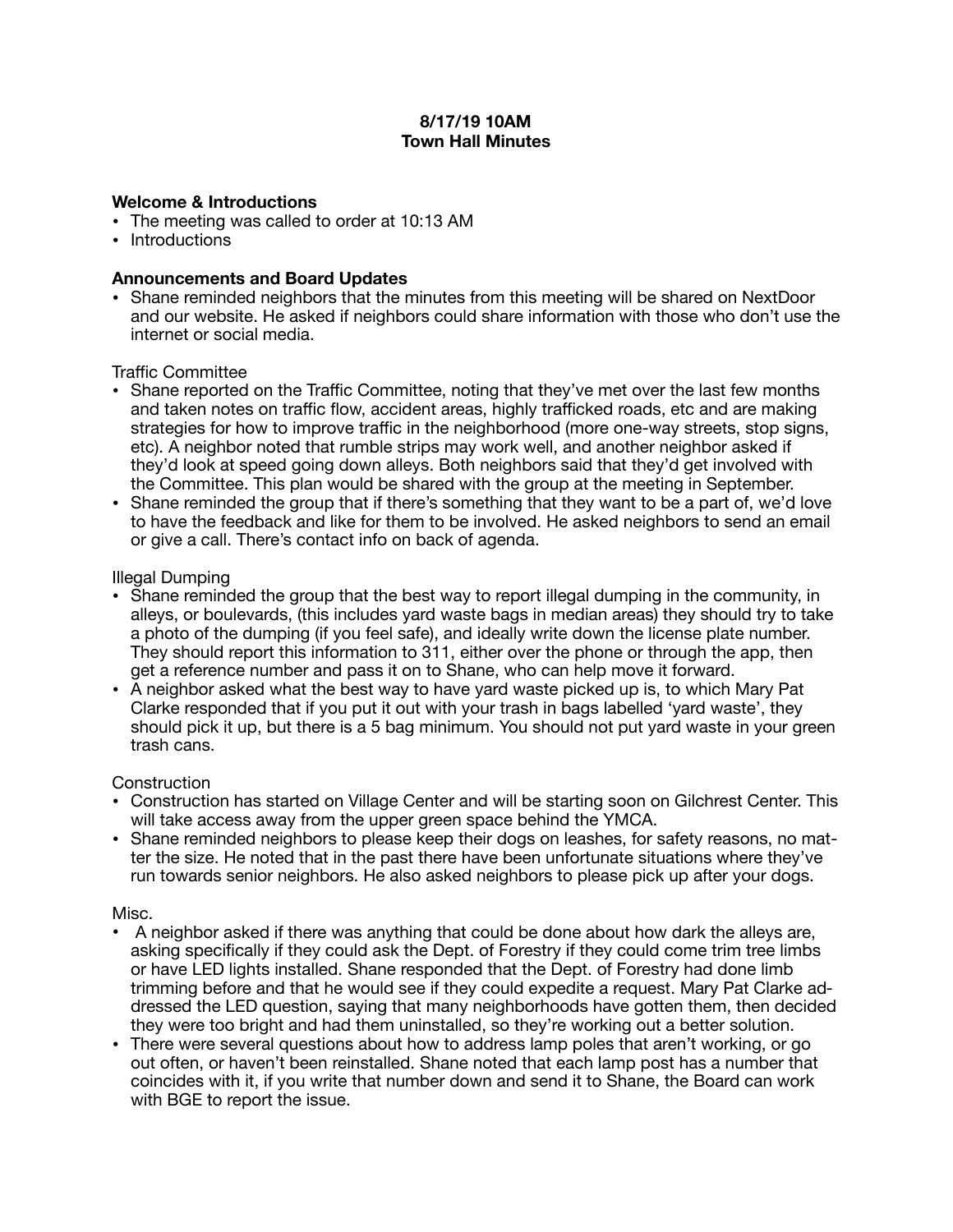# **Safety Committee Update & Micro Community Policing Strategy**

Safety Committee Update

- Joe reported that he wants to restart Citizens on Patrol, but he's had issues with people signing up. He asked if folks could reach out to him to sign up.
- Joe explained Micro Community Policing to the group, stating that they reached out to OSI (Open Society Institute), who is interested in helping us fund this project, in which we come together as a community to figure out what safety looks like in our neighborhood and develop strategies to address the issues that we deal with as a community.
- He noted that they've asked the question "What does public safety mean to you", at several meetings, and the answers ranged. He noted the need to have an honest conversation and find intersections where we agree, and identify action items to move forward. He added that community input will be vital during this process.
- Joe introduced a moderator, who came to the meeting to help facilitate a conversation which will inform how we move forward with the plan for our neighborhood.

Micro Community Policing w/ Moderator, Changa Onyango

- Changa Onyango introduced himself as a professional facilitator, who will help lead the conversation between neighbors. He noted that he will not be interjecting answers, but will be a neutral party and to make sure that everyone feels heard.
- A few neighbors relayed personal stories about crime that they've witnessed in the neighborhood and how it has affected them. Changa noted that crime has influenced those in our neighborhood on many different levels, and their values have changed because of it. We all have competing values and passions and the room is stratified, but there are areas that we can agree on.
- He noted that this meeting won't produce a full strategic plan, but it can set the stage for a long term plan.
- Changa posed this question to the group: What are your top two priorities for the Public Safety Committee to think about in making this plan?
	- Preventing violent crime against persons
	- Community Activism/ Collective Action
	- Even spreading of resources
		- vacant houses
		- areas that are labeled 'nice' being overlooked
		- more resources for police & let police do their jobs
		- partnering with universities for their resources
	- Pressuring the City to do more to help
		- burden shouldn't be on us
		- one person responsible for patrolling our neighborhood so they know us
		- not focus on one individual neighborhood
		- push city to work together to fill vacancies
		- put money into training police officers
	- Research into why this crime is happening and perpetuating
		- research specifically about residential neighborhoods
		- research into personal crime
		- research what other similar cities have done, don't recreate the wheel
	- Corporate sponsorship for resources for those who can't afford them
	- Doing our part as citizens
		- what can we do to be more of a community
		- noticing what goes on in the neighborhood
		- organize with other communities who are experiencing the same thing